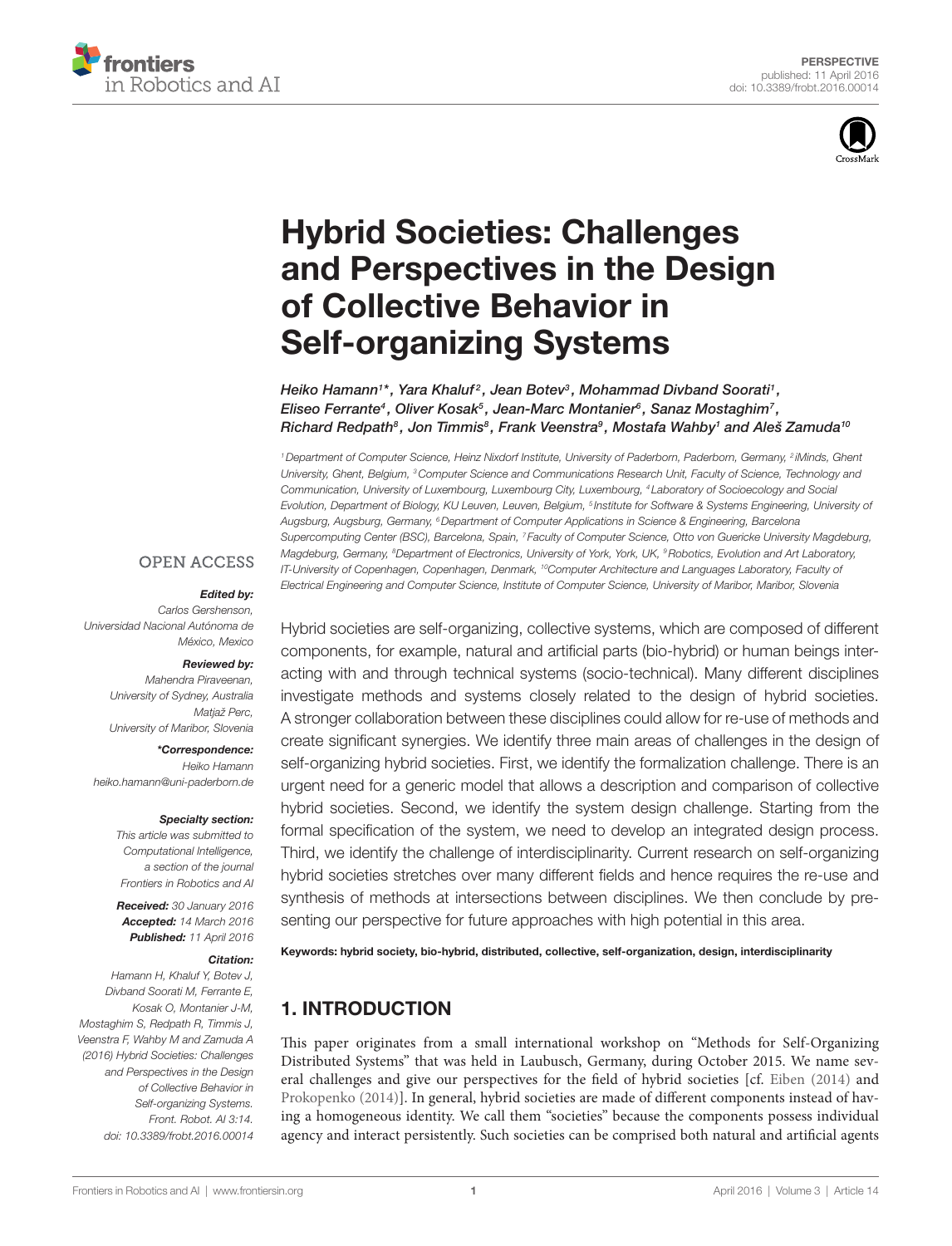([Baxter and Sommerville, 2010;](#page-5-0) [Halloy et al., 2013;](#page-6-1) [Schmickl et al.,](#page-7-1) [2013;](#page-7-1) [Hamann et al., 2015](#page-6-2)) or different types of artificial agents only ([Dorigo et al., 2013\)](#page-6-3). We focus on self-organizing collective hybrid societies that are characterized by multiple interactions of agents, positive and negative feedback processes, and fluctuations ([Ashby, 1947;](#page-5-1) [Bonabeau et al., 1999](#page-5-2); [Camazine et al., 2001;](#page-5-3) [Omicini and Viroli, 2011](#page-6-4); [Heylighen, 2016\)](#page-6-5). Often, these systems show collective behavior indicated by the emergence of global spatial and/or temporal patterns [\(Serugendo et al., 2006;](#page-7-2) [Attanasi](#page-5-4) [et al., 2014;](#page-5-4) [Popkin, 2016](#page-6-6)). Furthermore, hybrid societies are describable on a microscopic level, the level of an individual agent, and a macroscopic level, the level of the whole society [\(Schelling,](#page-7-3) [1978;](#page-7-3) [Alexander et al., 1987](#page-5-5); [Schillo et al., 2000](#page-7-4); [Hamann et al.,](#page-6-7) [2014\)](#page-6-7). We want to design and determine the artificial part of these systems, although the artificial subpopulation is in contact with a natural subpopulation in hybrid societies.

Typical examples of hybrid societies are investigated in the project ASSISI|*bf* [\(Schmickl et al., 2013](#page-7-1)) where robots closely interact either with groups of bees or fish. Such systems require different approaches than those developed for multi-agent systems because they are heterogeneous and while the robots are variably programmable the biological agents (bees and fish) have a determined behavior. The ASSISI|*bf* system heavily relies on social aspects because the robots need to learn the "social language" [\(Schmickl](#page-7-1) [et al., 2013](#page-7-1)) of bees/fish to trigger desired behaviors. It is a hybrid system because the robot–animal interaction is not only in one way but also the animals determine the system's further development. Similarly, we have hybrid societies in socio-technical systems where human beings closely interact with technological artifacts ([Baxter and Sommerville, 2010](#page-5-0); [Smirnov et al., 2014;](#page-7-5) [D'Orsogna and Perc, 2015](#page-6-8); [Helbing et al., 2015\)](#page-6-9).

We identify three common, primary challenges in the design of hybrid societies (see **[Figure 1](#page-1-0)**). Each is discussed in detail, supplemented by additional secondary challenges, and we give our perspective on future approaches with high potential.

<span id="page-1-0"></span>

# 2. PRIMARY CHALLENGE A: FORMALIZATION OF HYBRID SOCIETIES

The analysis of hybrid societies using tools of mathematics and computer science is essential to gain deep insights into the dynamics and prominent principles of hybrid systems. Besides allowing for predictions, the formal approach also guides one's thoughts when designing hybrid societies. The formalization of hybrid societies is the precondition to move from formal specifications to an integrated design process.

#### 2.1. Purpose of Formalization

From our experience in work with collective hybrid societies, we have the strong belief that our field of research requires a tremendous effort to develop a generic model. Hence, a grand challenge of the design of collective behavior in hybrid societies is to develop an appropriate generic formalization. A truly generic formal model would overcome the diversity of methods and models in the field. If not completely generic, we would at least require a methodology that allows to model a large range of different collective hybrid societies. The purpose of a generic model is to understand the desired system and to gain deep insights. Formalization is necessary to achieve a good understanding of a system's inner dynamics and, if possible, to predict its outcome. With the optimal model, we could predict future behaviors and effects of hybrid societies. Such a model would permit to analyze a wide variety of collective systems, enable rigorous mathematical comparisons, and help to understand potential problems in system design before realization in simulation, and hardware was achieved.

# 2.2. Requirements and Actions for a Formalization

The formalization approach should be generic and applicable in many domains sharing essential system features. The development of such modeling techniques requires, however, to unify methods, concepts, and definitions from many different fields. It requires a high degree of integration, knowledge about each of these domains, and a high convertibility of the model. First steps toward a unified methodology have been made, for example, in the fields of socio-technical systems [\(Baxter and Sommerville,](#page-5-0)  [2010](#page-5-0); [Jones et al., 2013;](#page-6-10) [Schöttl and Lindemann, 2015\)](#page-7-6) and swarm robotics [\(Lerman et al., 2005;](#page-6-11) [Brambilla et al., 2013\)](#page-5-6). Models originating from natural sciences are limited in representing typical abilities of agents and also modeling the emergence of self-organizing artifacts is challenging (see Sec. 2.6). A generic framework reflecting domain-specific characteristics while accurately capturing the evolution and dynamics of collective behavior, both on the micro- and macroscopic level, needs to be established.

# 2.3. Secondary Challenge: Diversity of Methods

Depending on the system modeled, as well as the type of questions asked, multiple approaches have been developed ranging from purely mathematical equations to spatial multi-agent systems.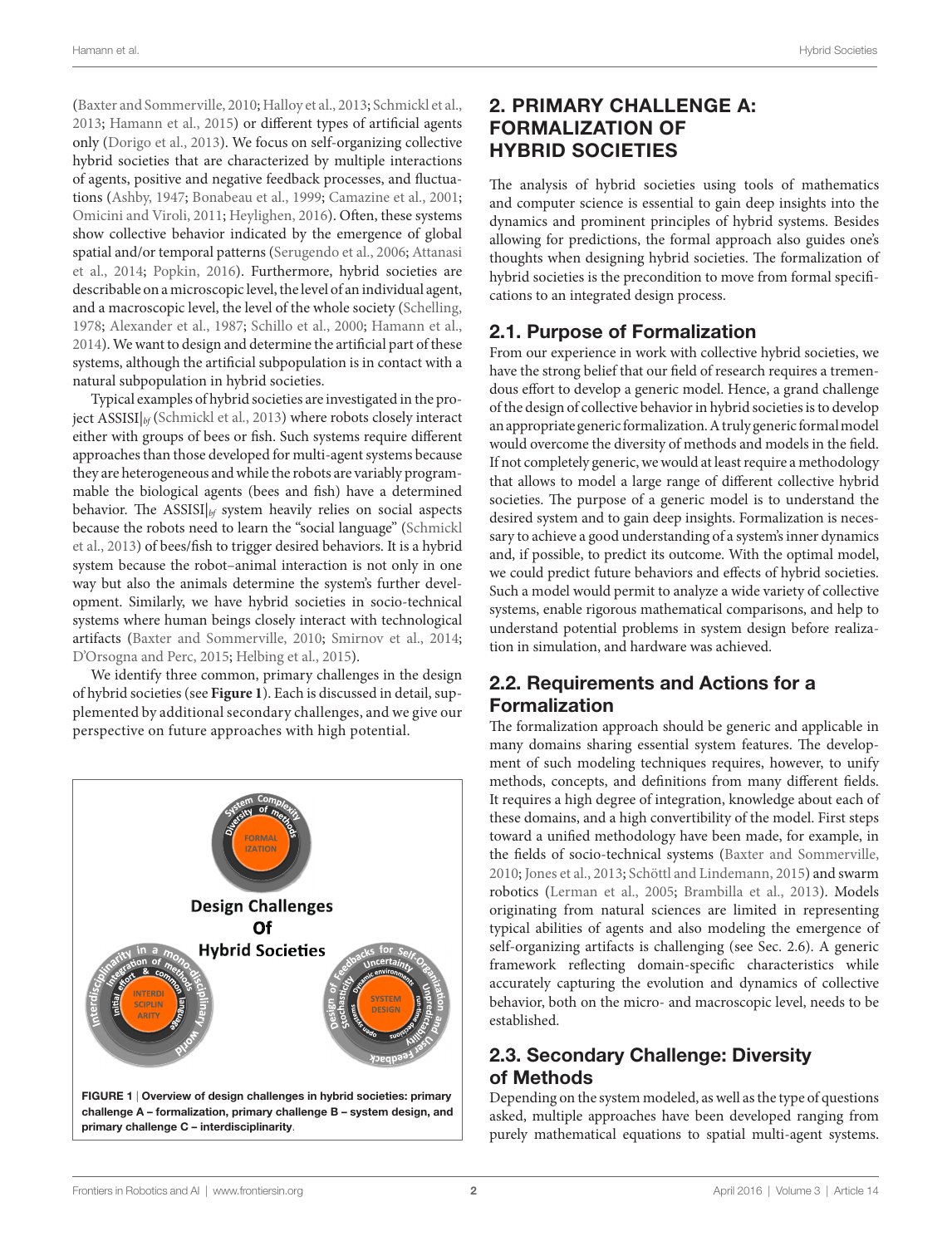The total amount of modeling and investigation techniques for homogeneous and heterogeneous collective systems is huge and spans fields such as collective animal behavior, statistical physics, network theory, control theory, opinion dynamics, and diverse subfields of computer science. In order to give a little, incomplete overview, we cite only a few of these, see **[Table 1](#page-2-0)**. Despite the strict column-wise presentation of methods, there exist already approaches that combine several methods from different fields, such as the combination of game theory with networks [\(Perc and](#page-6-26) [Szolnoki, 2010\)](#page-6-26), percolation and networks (Piraveenan et al., [2013a\)](#page-6-27), and hybrid systems with temporal networks ([Boerkoel and](#page-5-14) [Durfee, 2013](#page-5-14)). Furthermore, the field of evolutionary game theory investigates hybrid societies, especially the interaction of agents also with reference to collective behavior and self-organization ([Perc and Szolnoki, 2010;](#page-6-26) [Perc and Grigolini, 2013\)](#page-6-28). However, the developed models often abstract away proximate mechanisms, that is, the behavioral rules that generate the spatio-temporal dynamics of collective systems ([André, 2014\)](#page-5-15). Partially due to the extreme diversity of methods, it is difficult to compare hybrid societies or their models. A generic, formal modeling approach of collective hybrid societies would help to overcome that problem.

# 2.4. Secondary Challenge: System **Complexity**

Another challenge is the complexity of hybrid societies due to self-organization that contains by definition a multitude of locally interacting agents. Local interactions between agents create dynamic environments, which are complex to model. The agents operate locally but can trigger emergent global patterns; we have different types of agents, and they often live in dynamic environments, which are challenging to model.

For example, a difficulty specific to self-organization is to link the model that describes the global behavior of the system to the model that describes the behavior of the individuals. Defining the so-called micro–macro link is a fundamental issue in both directions [\(Schelling, 1978](#page-7-3); [Hamann and Wörn, 2008\)](#page-6-29). Macro-to-micro means that a certain global behavior is required; however, the respective individual behaviors are unknown. Micro-to-macro is the challenge of predicting the macro-behavior

for a given micro-behavior. Particular internal states of these agents may be essential, e.g., the internal energy levels are crucial especially in flying agents (e.g., quadrocopters) or forest ecosystems [\(Zamuda and Brest, 2013](#page-7-15)). The formal approach has to address these internal states and model their dynamics. Local and global correlations between these internal states add another challenge.

In summary, we have the dynamics of the internal states and local interactions of individual agents on the one side and the overall dynamics of the global system on the other side. The challenge is to find the link between these two sides, which is key to understand and formalize hybrid societies.

#### 2.5. Shortcomings in the State of the Art

The vast number of methods of hybrid societies comes with individual shortcomings. We discuss only a few that may serve as representative examples. The methods of formal specification from the field of software engineering [e.g., see [Hoare](#page-6-30)  [\(1978\)](#page-6-30) and [Jackson \(2006\)](#page-6-31)] are challenged by the number of interacting entities and their local interactions because the size of state space grows with the size of a collective ([Brambilla](#page-5-16)  [et al., 2014](#page-5-16)). When this is coupled with the complexity of the dynamic environments that we typically expect these agents to exist in, we rapidly find ourselves in need of novel techniques to model and explain the dynamics of our systems. Concise mathematical descriptions of systems, such as methods from chemistry ([van Kampen, 1992\)](#page-7-16), are typically incapable to model complex agent-to-agent interactions, especially in the case where spatiality plays a central role ([Ohkubo et al., 2008](#page-6-32)). Computational models often require rather strong abstractions for the sake of run-time efficiency. Agent-based models typically require an increased number of parameters with increasing system complexity which challenges their significance ([Mayer et al., 2010\)](#page-6-33).

#### 2.6. Our Perspective and Approaches

Engineered hybrid societies are complex, and therefore it is difficult to develop *de novo* novel mathematical formalisms.

<span id="page-2-0"></span>

|  |  |  |  | TABLE 1   Diversity of methods for the formalization of hybrid societies. |  |  |
|--|--|--|--|---------------------------------------------------------------------------|--|--|
|--|--|--|--|---------------------------------------------------------------------------|--|--|

| <b>Physics</b>                                                                             | Biology/swarm intelligence                                                                          | Engineering                                                                                                       | <b>Computer science</b>                                               | <b>Networks</b>                                                                       |
|--------------------------------------------------------------------------------------------|-----------------------------------------------------------------------------------------------------|-------------------------------------------------------------------------------------------------------------------|-----------------------------------------------------------------------|---------------------------------------------------------------------------------------|
| Spontaneous magnetization,<br>laser theory (Yang, 1952;<br>Haken, 1971)                    | Animal groups (Okubo, 1986; Buhl<br>et al., 2006; Edelstein-Keshet, 2006)                           | Swarm robotics (Martinoli et al.,<br>2004; Winfield et al., 2005; Prorok<br>et al., 2011; Brambilla et al., 2013) | Amorphous computing<br>(Abelson et al., 2000)                         | Scale-free random networks<br>(Barabási and Albert, 1999;<br>Barabási et al., 1999)   |
| Percolation, diffusion-limited<br>aggregation (Witten and<br>Sander, 1981; Grimmett, 1999) | Swarm intelligence (Bonabeau<br>et al., 1999; Dorigo and Caro, 1999;<br>Kennedy and Eberhart, 2001) | Sensor/actuator networks (Beal<br>and Bachrach, 2006; Correll et al.,<br>2006)                                    | World-embedded<br>computation (Payton et al.,<br>2001; Stepney, 2007) | Temporal networks (Holme<br>and Saramäki, 2012)                                       |
| Self-driven particles (Vicsek<br>et al., 1995)                                             | Opinion dynamics (Schelling,<br>1978; Galam and Moscovici, 1991;<br>Hegselmann and Krause, 2002)    | Distributed robotics (Weiß, 1996;<br>Parker, 2000; Stone and Veloso,<br>2000)                                     | Natural computation<br>(Castro, 2007)                                 | Ad hoc networks (Bettstetter,<br>2004), network simulations<br>(McCanne et al., 1997) |

In physics, a major achievement is the macroscopic description of many-particle systems with multiple stochastic interactions. In mathematical biology and swarm intelligence, a relatively high variety of non-linear agent behaviors is integrated in macroscopic models. In engineering, methodologies to design appropriate microscopic behaviors have been defined. Computer science provides appropriate programing paradigms, which help to find a general access to hybrid societies by the computation paradigm. In network theory, an *outstanding achievement is the generality of results concerning complex networks, which can serve as a role model here. General network models helped to detect basic principles that have applications across many fields [\(Barabási and Albert, 1999\)](#page-5-9).*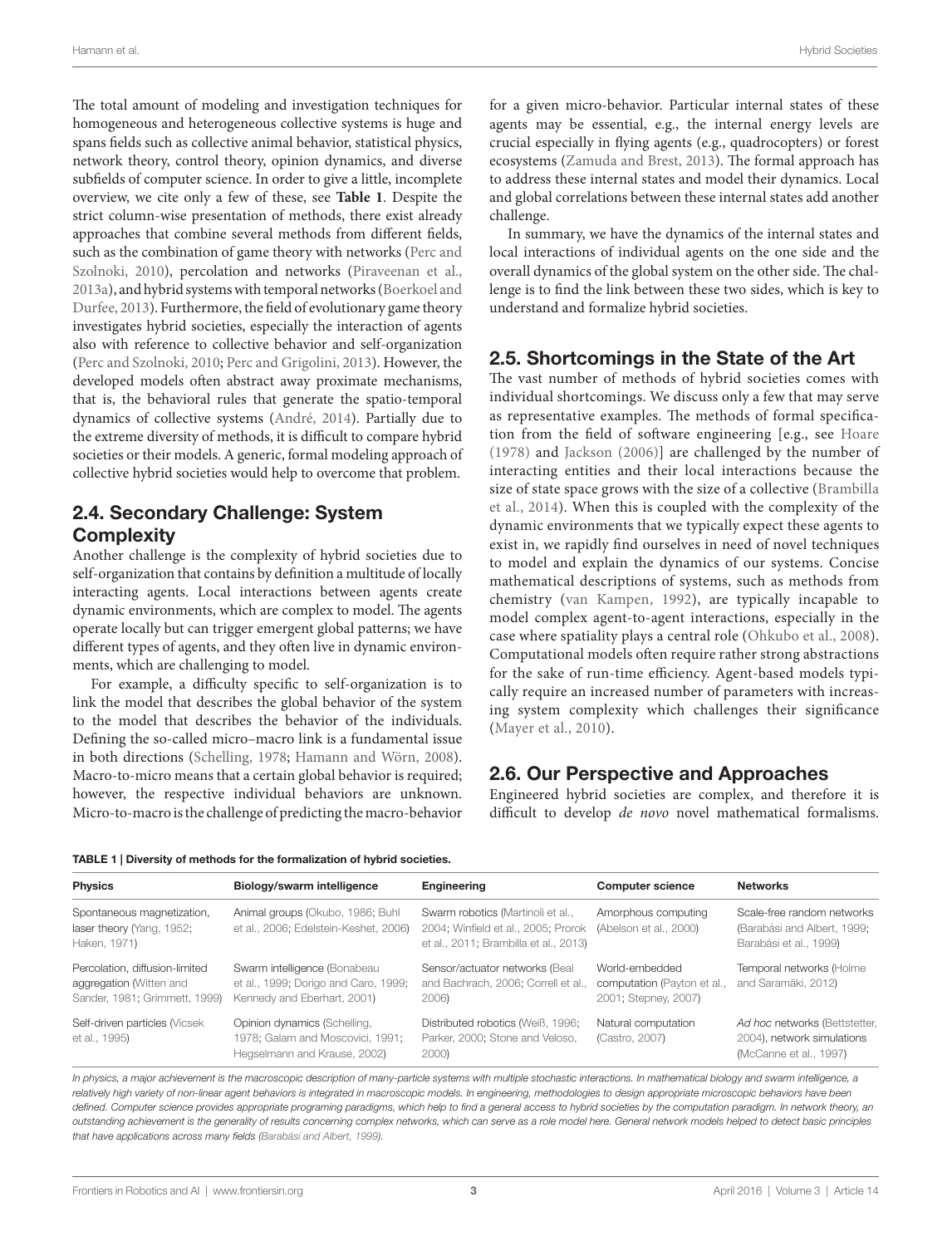A common option is to use frameworks that were developed for natural systems to formalize artificial systems when they share key features. In general, two aspects are formalized: (1) the behavioral mechanisms themselves (at microscopic or macroscopic level) and (2) the process that leads to these mechanisms (e.g., evolution in natural systems, machine learning in artificial systems).

Chemistry and statistical physics provide formal, mechanistic descriptions of hybrid systems. They are the disciplines that inspired, for example within swarm robotics, the most commonly used modeling frameworks [\(Brambilla et al., 2013](#page-5-6)), such as the master equation approach from chemistry [\(Martinoli et al., 1999\)](#page-6-24) and use of Fokker–Planck and Langevin equations from statistical physics ([Hamann and Wörn, 2008](#page-6-29)). However, the main challenge consists in going beyond the typical assumptions of these approaches that are intrinsic for large numbers of components ["Avogadro-large," cf. [Beni \(2005\)\]](#page-5-17) and lack capabilities to model cognition and communication. Hence, collaborations with physicists and theoretical chemists could help to extend these models, to account for smaller system sizes, and to model cognition, and to explicit communication.

Less attention has been paid to the formalization of processes leading to self-organization as done in theoretical evolutionary biology and machine learning. In the first case, evolutionary game theory ([Nowak, 2006\)](#page-6-34) with infinite (e.g., differential equations) and finite (e.g., birth–death processes) populations provides promising approaches but is limited to the evolution of finite discrete strategies, rather than continuous behavioral traits. Reinforcement learning is a framework suited for single-agent systems [\(Kaelbling et al., 1996](#page-6-35)) and in some cases collective systems ([Wolpert and Tumer, 1999](#page-7-17)). In multi-agent settings, machine learning struggles with the combinatorial explosion of possibilities, which is usually approached with sophisticated methods that reduce the search space ([Matarić, 1997](#page-6-36)). To the best of our knowledge, machine learning techniques have never been extended to hybrid societies.

#### 3. PRIMARY CHALLENGE B: SYSTEM DESIGN OF HYBRID SOCIETIES

Even if we assume that we have a formal specification of our hybrid society already, then the actual system design is still a big challenge. We would like to define an integrated process that implements the step from a specification of a self-organizing collective system to the actual real-world system and its deployment in the field. In addition, we have to consider typical requirements for engineered systems, such as safety, reliability, and stability. Also note that we consciously take an engineering perspective on hybrid societies, hence assuming that such self-organizing collective systems can actually be designed. This hypothesis is in line with assumptions made in standard approaches, such as swarm robotics [\(Martinoli, 1999;](#page-6-37) [Brambilla](#page-5-6) [et al., 2013](#page-5-6)). However, one can also take the perspective that self-organizing systems can at most be guided but not fully determined [\(Prokopenko, 2009\)](#page-6-38).

# 3.1. Requirements and Actions for System Design

Moving from a specification of a hybrid society to a verified implementation on actual hardware remains difficult. Dealing with issues such as time, non-determinism, and scale presents significant challenges to formal methods. Hybrid societies can be designed with a smaller effort for pre-specified environments but for real-world implementations quality characteristics have to be determined ([Mahendra Rajah et al., 2005;](#page-6-39) [Levi and Kernbach,](#page-6-40)  [2010](#page-6-40); [Brambilla et al., 2013](#page-5-6)). Formal methods help to develop tools that ensure system properties, a level of safety, and guaranteed safe software from specification to implementation.

The design for reliability and stability needs to be addressed before we are able to deploy many hybrid societies in the real world. The stochasticity and the autonomy present in such systems make assuring reliability a difficult task. Therefore, developing such systems needs to provide evaluation tools that allows for measuring those aspects in a representative way.

# 3.2. Secondary Challenge: Stochasticity, Uncertainty, Unpredictability

Most real-world environments show a high degree of stochasticity, which makes it challenging to deploy hybrid societies in realworld applications. We need methodologies to deal with known uncertainties but also to deal with unforeseen uncertainties. For collective behaviors, we are missing a general model that could be used to verify the system against the expected behaviors. In addition, there might be even unpredictable behaviors [cf., emergent behavior [Matarić \(1993\)](#page-6-41) and [Bedau \(2002\)](#page-5-18)] that prevent us from assuring that the system never leaves the set of safe states.

### 3.3. Secondary Challenge: Dynamic Environments, Run-Time Decisions, and Open Systems

Related to the above complex problems, we also face the challenge of dynamic environments that require non-trivial run-time decisions of our system. Run-time decisions and coupling the collective hybrid society with other systems at run-time require new methodologies. Especially systems with high requirements for robustness operating in dynamic environments have to be able to appropriately self-adapt their behaviors and organization structure (e.g., topology). The required time for non-productive reorganization and adaptation processes should be minimal.

If we allow dynamic changes of the system size, that is, we have an open system, then we need to tackle the challenge of scalability at runtime as well. This adds additional uncertainties introduced by added or removed system components. These changes need to be balanced by the system at run-time to establish a stable and robust system behavior. We often face difficulties when attempting to make guarantees about the behaviors of our systems and in the scenarios when existing techniques can be used they often model a fixed number of agents, making our proofs meaningless as the size of our collective changes dynamically.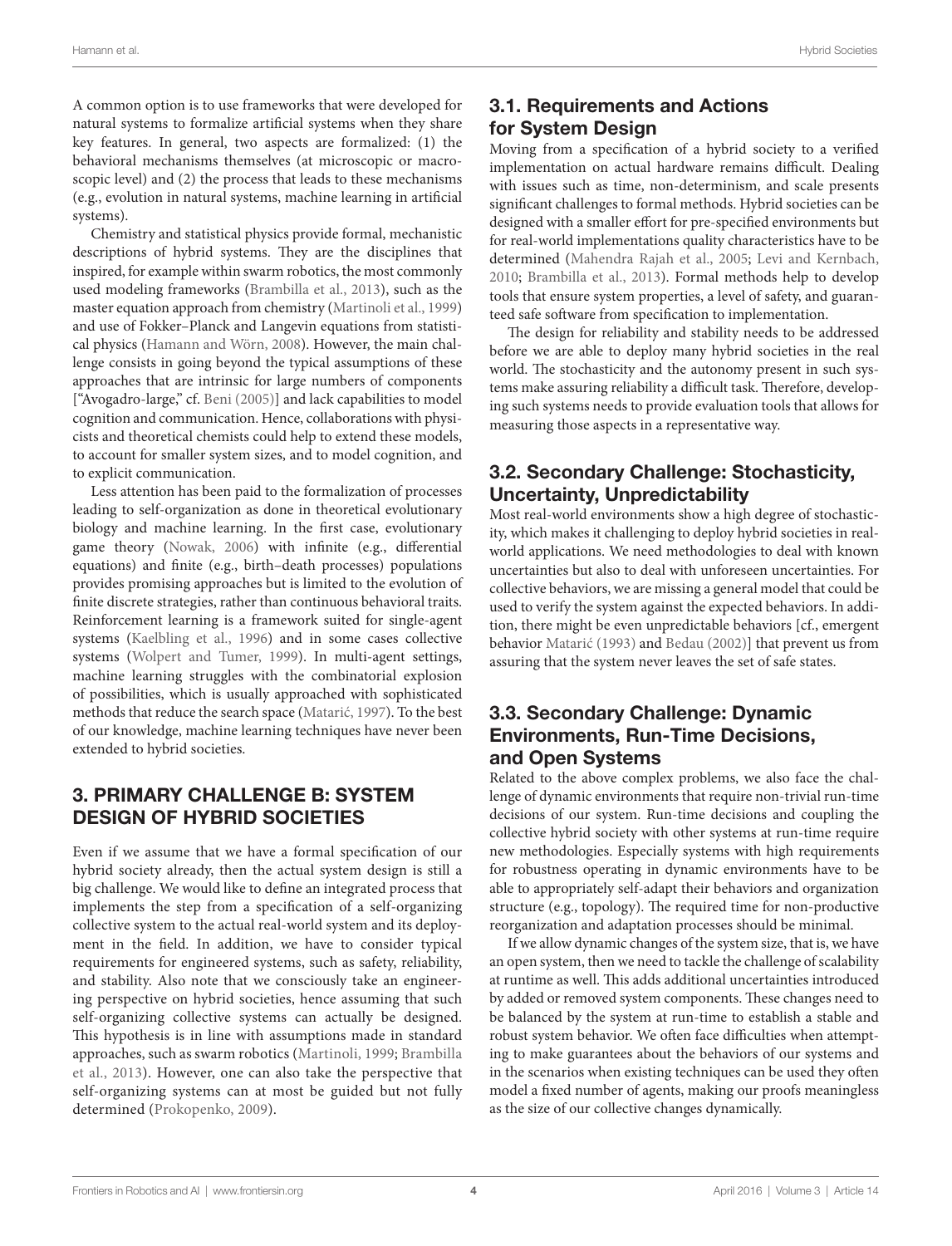# 3.4. Secondary Challenge: Design of Feedbacks for Self-Organization and User Feedback

Natural collective systems exhibit different features that are remarkable, such as flexibility, adaptability, and robustness. To achieve these through self-organization, they resort to positive and negative feedback mechanisms, the ability to amplify and weaken local individual decisions. The careful design of appropriate feedback processes requires special attention and sophisticated design methods. Besides behavioral feedbacks, collective systems also rely on certain network topologies and network properties, such as power-law degree distributions (scale-free networks), that increase the system's robustness to the loss of connections ([Albert et al., 2000;](#page-5-19) [Crucitti et al., 2003;](#page-6-42) [Piraveenan et al., 2013b\)](#page-6-43).

Another feature is that of scale-free correlations [\(Cavagna](#page-5-20) [et al., 2010\)](#page-5-20), which is the ability of collective systems to influence far-away neighbors independently of the system size, by still resorting to local interactions only. Besides research on modulating positive feedback [\(Valentini et al., 2014\)](#page-7-18), the negative feedback and scale-free correlations have received little attention yet and are challenging.

A notable quality of deployed systems is user behavior feeding back steadily into the system. This inevitably entails risks such as collusion, free-riding, or other exploitative and destabilizing actions. The additional challenges, for example in terms of robustness and reliability, therefore need to be considered and firmly rooted in the system design.

### 3.5. Our Perspective and Approaches

Once deployed in the field, bugs are likely to appear in ways unforeseen by the formalization process. This limitation of the formalization task is termed reality gap in robotics and has been studied in recent years. Solutions range from the restriction of the search space [\(Koos et al., 2013](#page-6-44); [Cully et al., 2015\)](#page-6-45) to the design of behaviors during the deployment of the system [\(Watson et al.,](#page-7-19) [2002;](#page-7-19) [Bredeche and Montanier, 2010](#page-5-21)). The design of a hybridsociety system could benefit from these approaches.

In order to allow our system to adapt to changes in its dynamic environment, it requires a sufficient degree of freedom enabling it to self-optimize and to show reliable behavior. We need to allow for methods of self-repair ([Ismail and Timmis, 2010\)](#page-6-46) and self-sustainability [\(Bredeche and Montanier, 2010\)](#page-5-21), which adds even more complexity to the system and increases the challenge of system design. Incorporating the capability for autonomous reasoning [\(Anshakov and Gergely, 2010\)](#page-5-22) certainly improves the system but at first it increases its complexity.

# 4. PRIMARY CHALLENGE C: INTERDISCIPLINARITY IN HYBRID SOCIETY RESEARCH

As the reliance on knowledge gained from other scientific disciplines grows, so too does the need for researchers from all fields to be prepared to learn from the insights and techniques of others. The investigated problems are becoming too complex to stay within the scope of a single discipline, and hence, interdisciplinary research is becoming more popular ([Helbing et al., 2015](#page-6-9)). Hybrid societies are an inherently interdisciplinary problem domain, thus the inclusion of findings from various disciplines is essential for their structural and algorithmic design [e.g., combination of results from plant science, robotics, and architecture ([Hamann](#page-6-2)  [et al., 2015](#page-6-2))]. Interdisciplinarity is crucial to produce a valid model of a system observed in another discipline, or to take inspiration from another discipline in the design of systems. From an engineering perspective, being inspired by biology, chemistry, and sociology is becoming common place. However, engaging in a meaningful way with another discipline can be challenging and often, not fruitful in part because an approach remains rather superficial where an extra effort with additional overhead would have been required.

# 4.1. Requirements and Actions for Interdisciplinarity

Engineering has much to offer to the life sciences, but benefits of engagement must be bi-lateral, so that all disciplines benefit from the collaboration. In particular, the contribution of computer science should go beyond that of a mere service to life sciences but instead establish a bidirectional interaction that also scientifically enriches computer science. For example in the context of bio-hybrid societies, modeling and simulation can be an effective vehicle for collaborations between computer scientists (e.g., multi-agent simulations) and biologists (e.g., behavioral models), with computational models being useful to help understand challenges in behavioral biology, yet providing a formal background and inspiration to the creation of an artificial system, for example based on behavioral models of animals [\(Schmickl and Hamann,](#page-7-20)  [2011](#page-7-20)) or growth models of plants [\(Zamuda and Brest, 2013;](#page-7-15) [Hamann et al., 2015\)](#page-6-2). We should try to get inspiration from biology and sociology while lending our skill sets to the understanding of other fields. However, interdisciplinary research in hybrid societies has proven to be challenging.

# 4.2. Secondary Challenge: Common Language

Despite our best will to ensure interdisciplinarity, it remains difficult to achieve in practice. These difficulties stem from the disparity in vocabulary, the different methodologies used, and a general lack of understanding of the way of thinking and the tools available on each side. Time is needed to develop an interdisciplinary collaboration. A common language needs to be developed so that deep and meaningful collaborations are possible.

# 4.3. Secondary Challenge: Integration of Methods

Once a simple mutual understanding of the available methods and present problems is obtained, it is tempting to merely transfer a method from one field to the other and to directly apply it to a particular problem. However, mastering the complex problems at hand and lastingly improving these systems goes beyond applying existing results but requires true interdisciplinary collaboration. Providing a broad set of insightful tools, only highly integrated research on novel systems leads to a meaningful design method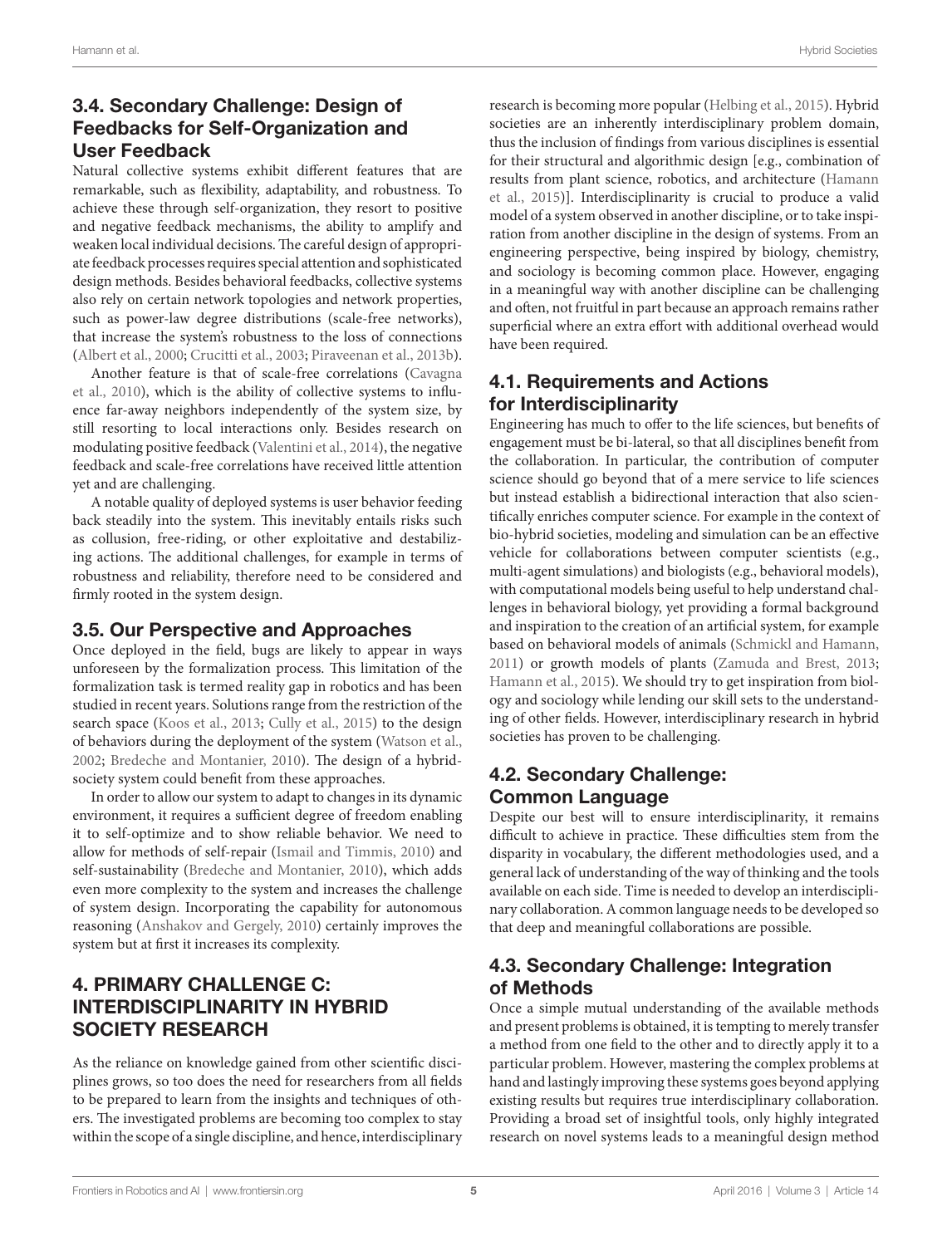for hybrid societies. Prime examples of successful integration of methods are the integration of robots and fish [\(Marras and](#page-6-47) [Porfiri, 2012\)](#page-6-47) and the automatic analysis of social networks in honeybees ([Wario et al., 2015\)](#page-7-21). Again, establishing such a deep understanding of the other field requires time.

### 4.4. Secondary Challenge: Interdisciplinarity in a Mono-Disciplinary World

Despite the success of interdisciplinary research and a lot of hype and lip service in favor of interdisciplinarity, realities still look different. Many institutions and traditions in research are still forming tiny mono-disciplinary worlds. Hence, there is a challenge for individual researchers to fulfill their own discipline's requirements in terms of measures of success.

#### 4.5. Our Perspective and Approaches

A probably obvious solution is to enable the human factor and to form small, strongly linked teams that work interdisciplinarily. In addition, interdisciplinary researchers should receive an elaborate training for the field they are collaborating with. Then the methods that are used to design solutions for different problems should transgress disciplinary bounds, in order to allow re-use of methods across fields of research.

Similarly to the situation when travelers have to adapt to local customs, all involved parties need to compromise. The common vocabulary needs to be found and the various perspectives and the different knowledge need to be understood. Only then one can start to discover where and how both sides can benefit from each other or how they can join forces to design novel methods for hybrid societies.

#### **REFERENCES**

- <span id="page-5-8"></span>Abelson, H., Allen, D., Coore, D., Hanson, C., Homsy, G., Knight, T., et al. (2000). Amorphous computing. *Commun. ACM* 43, 74–82. doi[:10.1145/332833.332842](http://dx.doi.org/10.1145/332833.332842)
- <span id="page-5-19"></span>Albert, R., Jeong, H., and Barabási, A.-L. (2000). Error and attack tolerance of complex networks. *Nature* 406, 378–382. doi:[10.1038/35019019](http://dx.doi.org/10.1038/35019019)
- <span id="page-5-5"></span>Alexander, J. C., Giesen, B., Münch, R., and Smelser, N. J. (eds) (1987). *The Micro-Macro Link*. Berkeley, CA: University of California Press.
- <span id="page-5-15"></span>André, J.-B. (2014). Mechanistic constraints and the unlikely evolution of reciprocal cooperation. *J. Evol. Biol.* 27, 784–795. doi:[10.1111/jeb.12351](http://dx.doi.org/10.1111/jeb.12351)
- <span id="page-5-22"></span>Anshakov, O. M., and Gergely, T. (2010). *Cognitive Reasoning: A Formal Approach*. Berlin, Heidelberg: Springer Science & Business Media.
- <span id="page-5-1"></span>Ashby, W. (1947). Principles of the self-organizing dynamic system. *J. Gen. Psychol.* 37, 125–128. doi[:10.1080/00221309.1947.9918144](http://dx.doi.org/10.1080/00221309.1947.9918144)
- <span id="page-5-4"></span>Attanasi, A., Cavagna, A., Del Castello, L., Giardina, I., Grigera, T. S., Jelić, A., et al. (2014). Information transfer and behavioural inertia in starling flocks. *Nat. Phys.* 10, 691–696. doi[:10.1038/nphys3035](http://dx.doi.org/10.1038/nphys3035)
- <span id="page-5-9"></span>Barabási, A.-L., and Albert, R. (1999). Emergence of scaling in random networks. *Science* 286, 509. doi:[10.1126/science.286.5439.509](http://dx.doi.org/10.1126/science.286.5439.509)
- <span id="page-5-10"></span>Barabási, A.-L., Albert, R., and Jeong, H. (1999). Mean-field theory for scale-free random networks. *Physica A* 272, 173–187. doi:[10.1016/S0378-](http://dx.doi.org/10.1016/S0378-
4371(99)00291-5) [4371\(99\)00291-5](http://dx.doi.org/10.1016/S0378-
4371(99)00291-5)
- <span id="page-5-0"></span>Baxter, G., and Sommerville, I. (2010). Socio-technical systems: from design methods to systems engineering. *Interact. Comput.* 23, 4–17. doi:[10.1016/j.](http://dx.doi.org/10.1016/j.intcom.2010.07.003) [intcom.2010.07.003](http://dx.doi.org/10.1016/j.intcom.2010.07.003)
- <span id="page-5-11"></span>Beal, J., and Bachrach, J. (2006). Infrastructure for engineered emergence on sensor/actuator networks. *IEEE Intell. Syst.* 21, 10–19. doi:[10.1109/MIS.](http://dx.doi.org/10.1109/MIS.
2006.29) [2006.29](http://dx.doi.org/10.1109/MIS.
2006.29)
- <span id="page-5-18"></span>Bedau, M. A. (2002). Downward causation and the autonomy of weak emergence. *Principia* 6, 5–50.

### 5. CONCLUSION

We have identified three primary challenges of designing hybrid societies: formalization, system design, and interdisciplinarity. All of them require a lot of attention and a major effort to be overcome. However, a generic formalization approach and efficient interdisciplinary collaborations shall create synergies and enable us to re-use methods at intersections between disciplines. An appropriate system design approach would enable us to quickly deploy safe, reliable, and stable systems in hardware.

#### AUTHOR CONTRIBUTIONS

HH and YK wrote the paper and organized the overall writing process. All other authors contributed about equally to the writing process.

#### ACKNOWLEDGMENTS

This work was partially supported by the European Union's Horizon 2020 research and innovation program under the FET grant agreement "*flora robotica*," no. 640959 and the ERC Advanced Grant EPNet (340828). EF acknowledges support from the Fund for Scientific Research (FWO), Flanders, Belgium. RR acknowledges support from EPSRC and the Department of Electronics, University of York, UK. AZ acknowledges support from the Slovenian Research Agency (ARRS, programme P2-0041: Computer Systems, Methodologies, and Intelligent Services).

- <span id="page-5-17"></span>Beni, G. (2005). "From swarm intelligence to swarm robotics," in *Swarm Robotics – SAB 2004 International Workshop, Volume 3342 of LNCS*, eds E. Şahin and W. M. Spears (Santa Monica, CA: Springer-Verlag), 1–9.
- <span id="page-5-13"></span>Bettstetter, C. (2004). On the connectivity of Ad Hoc networks. *Comput. J.* 47, 432–447. doi[:10.1093/comjnl/47.4.432](http://dx.doi.org/10.1093/comjnl/47.4.432)
- <span id="page-5-14"></span>Boerkoel, J. C. Jr., and Durfee, E. H. (2013). Distributed reasoning for multiagent simple temporal problems. *J. Artif. Intell. Res.* 47, 95–156. doi:[10.1613/jair.3840](http://dx.doi.org/10.1613/jair.3840)
- <span id="page-5-2"></span>Bonabeau, E., Dorigo, M., and Theraulaz, G. (1999). *Swarm Intelligence: From Natural to Artificial Systems*. New York, NY: Oxford Univ. Press.
- <span id="page-5-16"></span>Brambilla, M., Dorigo, M., and Birattari, M. (2014). *Formal Methods for the Design and Analysis of Robot Swarms*. Ph.D. thesis, Universite Libre de Bruxelles, Berlin, Heidelberg.
- <span id="page-5-6"></span>Brambilla, M., Ferrante, E., Birattari, M., and Dorigo, M. (2013). Swarm robotics: a review from the swarm engineering perspective. *Swarm Intell.* 7, 1–41. doi[:10.1007/s11721-012-0075-2](http://dx.doi.org/10.1007/s11721-012-0075-2)
- <span id="page-5-21"></span>Bredeche, N., and Montanier, J.-M. (2010). "Environment-driven embodied evolution in a population of autonomous agents," in *Parallel Problem Solving from Nature, PPSN XI*, eds R. Schaefer, C. Cotta, J. Kołodziej, and G. Rudolph (Berlin, Heidelberg: Springer), 290–299.
- <span id="page-5-7"></span>Buhl, J., Sumpter, D. J. T., Couzin, I. D., Hale, J. J., Despland, E., Miller, E. R., et al. (2006). From disorder to order in marching locusts. *Science* 312, 1402–1406. doi[:10.1126/science.1125142](http://dx.doi.org/10.1126/science.1125142)
- <span id="page-5-3"></span>Camazine, S., Deneubourg, J.-L., Franks, N. R., Sneyd, J., Theraulaz, G., and Bonabeau, E. (2001). *Self-Organizing Biological Systems*. Princeton, NJ: Princeton University Press.
- <span id="page-5-12"></span>Castro, L. (2007). Fundamentals of natural computing: an overview. *Phys. Life Rev.* 4, 1–36. doi:[10.1016/j.plrev.2006.10.002](http://dx.doi.org/10.1016/j.plrev.2006.10.002)
- <span id="page-5-20"></span>Cavagna, A., Cimarelli, A., Giardina, I., Parisi, G., Santagati, R., Stefanini, F., et al. (2010). Scale-free correlations in starling flocks. *Proc. Natl. Acad. Sci.* 107, 11865–11870. doi:[10.1073/pnas.1005766107](http://dx.doi.org/10.1073/pnas.1005766107)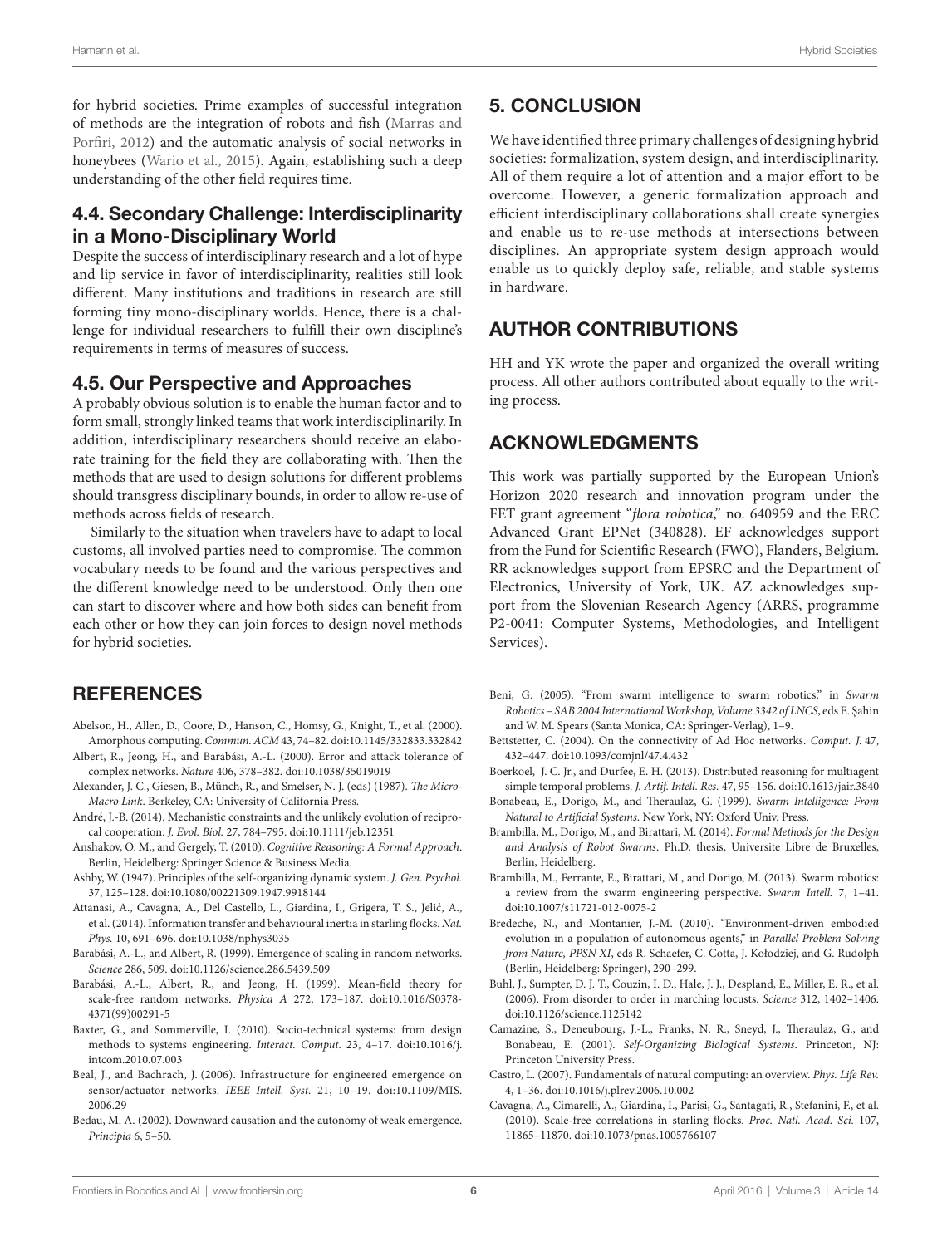- <span id="page-6-19"></span>Correll, N., Cianci, C., Raemy, X., and Martinoli, A. (2006). "Self-organized embedded sensor/actuator networks for "smart" turbines," in *IEEE/RSJ International Conference on Intelligent Robots and Systems Workshop on Network Robot System: Toward Intelligent Robotic Systems Integrated with Environments* (Los Alamitos, CA: IEEE Press).
- <span id="page-6-42"></span>Crucitti, P., Latora, V., Marchiori, M., and Rapisarda, A. (2003). Efficiency of scalefree networks: error and attack tolerance. *Physica A* 320, 622–642. doi[:10.1016/](http://dx.doi.org/10.1016/S0378-4371(02)01545-5) [S0378-4371\(02\)01545-5](http://dx.doi.org/10.1016/S0378-4371(02)01545-5)
- <span id="page-6-45"></span>Cully, A., Clune, J., Tarapore, D., and Mouret, J.-B. (2015). Robots that can adapt like animals. *Nature* 521, 503–507. doi[:10.1038/nature14422](http://dx.doi.org/10.1038/nature14422)
- <span id="page-6-17"></span>Dorigo, M., and Caro, G. D. (1999). "Ant colony optimization: a new meta-heuristic," in *Proceedings of the 1999 Congress on Evolutionary Computation (CEC'99)*, eds P. J. Angeline, Z. Michalewicz, M. Schoenauer, X. Yao, and A. Zalzala (Piscataway, NJ: IEEE Press), 1470–1477.
- <span id="page-6-3"></span>Dorigo, M., Floreano, D., Gambardella, L. M., Mondada, F., Nolfi, S., Baaboura, T., et al. (2013). Swarmanoid: a novel concept for the study of heterogeneous robotic swarms. *IEEE Robot. Autom. Mag.* 20, 60–71. doi[:10.1109/MRA.2013.](http://dx.doi.org/10.1109/MRA.2013.2252996) [2252996](http://dx.doi.org/10.1109/MRA.2013.2252996)
- <span id="page-6-8"></span>D'Orsogna, M. R., and Perc, M. (2015). Statistical physics of crime: a review. *Phys. Life Rev.* 12, 1–21. doi:[10.1016/j.plrev.2014.11.001](http://dx.doi.org/10.1016/j.plrev.2014.11.001)
- <span id="page-6-14"></span>Edelstein-Keshet, L. (2001). "Mathematical models of swarming and social aggregation," in *Proceedings of the 2001 International Symposium on Nonlinear Theory and Its Applications* (Miyagi), 1–7.
- <span id="page-6-0"></span>Eiben, A. (2014). Grand challenges for evolutionary robotics. *Front. Robot. AI* 1:4. doi:[10.3389/frobt.2014.00004](http://dx.doi.org/10.3389/frobt.2014.00004)
- <span id="page-6-22"></span>Galam, S., and Moscovici, S. (1991). Towards a theory of collective phenomena: consensus and attitude changes in groups. *Eur. J. Soc. Psychol.* 21, 49–74. doi:[10.1002/ejsp.2420210105](http://dx.doi.org/10.1002/ejsp.2420210105)
- <span id="page-6-16"></span>Grimmett, G. (1999). *Percolation, Volume 321 of Grundlehren der mathematischen Wissenschaften*. Berlin: Springer.
- <span id="page-6-12"></span>Haken, H. (1971). Synergetik – Die Lehre vom Zusammenwirken. *Umsch. Wiss. Tech.* 6, 191–195.
- <span id="page-6-1"></span>Halloy, J., Mondada, F., Kernbach, S., and Schmickl, T. (2013). "Towards biohybrid systems made of social animals and robots," in *Biomimetic and Biohybrid Systems, Volume 8064 of LNCS*, eds N. F. Lepora, A. Mura, H. G. Krapp, P. F. Verschure, and T. J. Prescott (Berlin, Heidelberg: Springer), 384–386.
- <span id="page-6-7"></span>Hamann, H., Valentini, G., Khaluf, Y., and Dorigo, M. (2014). "Derivation of a micro-macro link for collective decision-making systems: Uncover network features based on drift measurements," in *The International Conference on Parallel Problem Solving from Nature (PPSN 2014), Volume 8672 of LNCS*, ed. T. Bartz-Beielstein (Berlin, Heidelberg: Springer), 181–190.
- <span id="page-6-2"></span>Hamann, H., Wahby, M., Schmickl, T., Zahadat, P., Hofstadler, D., Støy, K., et al. (2015). "*Flora robotica* – mixed societies of symbiotic robot-plant bio-hybrids," in *Proceedings of IEEE Symposium on Computational Intelligence (IEEE SSCI 2015)* (Piscataway, NJ: IEEE), 1102–1109.
- <span id="page-6-29"></span>Hamann, H., and Wörn, H. (2008). A framework of space-time continuous models for algorithm design in swarm robotics. *Swarm Intell.* 2, 209–239. doi[:10.1007/](http://dx.doi.org/10.1007/s11721-008-0015-3) [s11721-008-0015-3](http://dx.doi.org/10.1007/s11721-008-0015-3)
- <span id="page-6-23"></span>Hegselmann, R., and Krause, U. (2002). Opinion dynamics and bounded confidence models, analysis, and simulation. *Journal of Artifical Societies and Social Simulation* 5, 1–24.
- <span id="page-6-9"></span>Helbing, D., Brockmann, D., Chadefaux, T., Donnay, K., Blanke, U., Woolley-Meza, O., et al. (2015). Saving human lives: what complexity science and information systems can contribute. *J. Stat. Phys.* 158, 735–781. doi[:10.1007/](http://dx.doi.org/10.1007/s10955-014-1024-9) [s10955-014-1024-9](http://dx.doi.org/10.1007/s10955-014-1024-9)
- <span id="page-6-5"></span>Heylighen, F. (2016). Stigmergy as a universal coordination mechanism I: definition and components. *Cogn. Syst. Res.* 38, 4–13. doi:[10.1016/j.cogsys.2015.12.002](http://dx.doi.org/10.1016/j.cogsys.2015.12.002)
- <span id="page-6-30"></span>Hoare, C. A. R. (1978). Communicating sequential processes. *Commun. ACM* 21, 666–677. doi:[10.1145/359576.359585](http://dx.doi.org/10.1145/359576.359585)
- <span id="page-6-21"></span>Holme, P., and Saramäki, J. (2012). Temporal networks. *Phys. Rep.* 519, 97–125. doi:[10.1016/j.physrep.2012.03.001](http://dx.doi.org/10.1016/j.physrep.2012.03.001)
- <span id="page-6-46"></span>Ismail, A. R., and Timmis, J. (2010). "Towards self-healing swarm robotic systems inspired by granuloma formation," in *Engineering of Complex Computer Systems (ICECCS), 2010 15th IEEE International Conference* (Piscataway, NJ: IEEE), 313–314.
- <span id="page-6-31"></span>Jackson, D. (2006). *Software Abstractions: Logic, Language, and Analysis*. Cambridge: The MIT Press.
- <span id="page-6-10"></span>Jones, A. J. I., Artikis, A., and Pitt, J. (2013). The design of intelligent sociotechnical systems. *Artif. Intell. Rev.* 39, 5–20. doi[:10.1007/s10462-012-9387-2](http://dx.doi.org/10.1007/s10462-012-9387-2)
- <span id="page-6-35"></span>Kaelbling, L. P., Littman, M. L., and Moore, A. W. (1996). Reinforcement learning: a survey. *J. Artif. Intell. Res.* 4, 237–285.
- <span id="page-6-18"></span>Kennedy, J., and Eberhart, R. C. (2001). *Swarm Intelligence*. Burlington, MA: Morgan Kaufmann.
- <span id="page-6-44"></span>Koos, S., Mouret, J.-B., and Doncieux, S. (2013). The transferability approach: crossing the reality gap in evolutionary robotics. *IEEE Trans. Evol. Comput.* 17, 122–145. doi[:10.1109/TEVC.2012.2185849](http://dx.doi.org/10.1109/TEVC.2012.2185849)
- <span id="page-6-11"></span>Lerman, K., Martinoli, A., and Galstyan, A. (2005). "A review of probabilistic macroscopic models for swarm robotic systems," in *Swarm Robotics*, eds E. Sahin and W. M. Spears (Berlin, Heidelberg: Springer), 143–152.
- <span id="page-6-40"></span>Levi, P., and Kernbach, S. (eds) (2010). *Symbiotic Multi-Robot Organisms: Reliability, Adaptability, Evolution*. Berlin, Heidelberg: Springer.
- <span id="page-6-39"></span>Mahendra Rajah, P., Prokopenko, M., Wang, P., and Price, D. (2005). "Towards adaptive clustering in self-monitoring multi-agent networks," in *Knowledge-Based Intelligent Information and Engineering Systems: 9th International Conference, KES 2005, Melbourne, Australia, September 14–16, 2005, Proceedings, Part II*, eds R. Khosla, R. J. Howlett, and L. C. Jain (Berlin, Heidelberg: Springer), 796–805.
- <span id="page-6-47"></span>Marras, S., and Porfiri, M. (2012). Fish and robots swimming together: attraction towards the robot demands biomimetic locomotion. *Journal of The Royal Society Interface* 9, 1856–1868. doi[:10.1098/rsif.2012.0084](http://dx.doi.org/10.1098/rsif.2012.0084)
- <span id="page-6-37"></span>Martinoli, A. (1999). *Swarm Intelligence in Autonomous Collective Robotics: From Tools to the Analysis and Synthesis of Distributed Control Strategies*. Ph.D. thesis, Ecole Polytechnique Fédérale de Lausanne, Lausanne.
- <span id="page-6-15"></span>Martinoli, A., Easton, K., and Agassounon, W. (2004). Modeling swarm robotic systems: a case study in collaborative distributed manipulation. *Int. J. Robot. Res.* 23, 415–436. doi[:10.1177/0278364904042197](http://dx.doi.org/10.1177/0278364904042197)
- Martinoli, A., Ijspeert, A., and Mondada, F. (1999). Understanding collective aggregation mechanisms: from probabilistic modelling to experiments with real robots. *Rob. Auton. Syst.* 29, 51–63. doi:[10.1016/S0921-8890\(99\)00038-X](http://dx.doi.org/10.1016/S0921-8890(99)00038-X)
- <span id="page-6-41"></span>Matarić, M. J. (1993). "Designing emergent behaviors: from local interactions to collective intelligence," in *Proceedings of the Second Int. Conf. on From Animals to Animats 2: simulation of adaptive behavior*, eds J.-A. Meyer, H. L. Roitblat, and S. W. Wilson (Cambridge, MA: MIT Press), 432–441.
- <span id="page-6-36"></span>Matarić, M. J. (1997). "Reinforcement learning in the multi-robot domain," in *Robot Colonies*, eds R. C. Arkin and G. Bekey (Berlin, Heidelberg: Springer), 73–83.
- <span id="page-6-33"></span>Mayer, J., Khairy, K., and Howard, J. (2010). Drawing an elephant with four complex parameters. *Am. J. Phys.* 78, 648–649. doi:[10.1119/1.3254017](http://dx.doi.org/10.1119/1.3254017)
- <span id="page-6-25"></span>McCanne, S., Floyd, S., Fall, K., and Varadhan, K. (1997). *Network Simulator – ns-2*. Availabe from: [http://nsnam.sourceforge.net/wiki/index.php/Main\\_Page](http://nsnam.sourceforge.net/wiki/index.php/Main_Page)
- <span id="page-6-34"></span>Nowak, M. (2006). *Evolutionary Dynamics*. Cambridge, MA: Harvard University Press.
- <span id="page-6-32"></span>Ohkubo, J., Shnerb, N., and Kessler, D. A. (2008). Transition phenomena induced by internal noise and quasi-absorbing state. *J. Phys. Soc. Jap.* 77, 044002. doi[:10.1143/JPSJ.77.044002](http://dx.doi.org/10.1143/JPSJ.77.044002)
- <span id="page-6-13"></span>Okubo, A. (1986). Dynamical aspects of animal grouping: swarms, schools, flocks, and herds. *Adv. Biophys.* 22, 1–94. doi[:10.1016/0065-227X\(86\)90003-1](http://dx.doi.org/10.1016/0065-227X(86)90003-1)
- <span id="page-6-4"></span>Omicini, A., and Viroli, M. (2011). Coordination models and languages: from parallel computing to self-organisation. *Knowl. Eng. Rev.* 26, 53–59. doi[:10.1017/](http://dx.doi.org/10.1017/S026988891000041X) [S026988891000041X](http://dx.doi.org/10.1017/S026988891000041X)
- <span id="page-6-24"></span>Parker, L. E. (2000). "Current state of the art in distributed autonomous mobile robotics," in *Distributed Autonomous Robotic Systems*, Vol. 4. eds L. E. Parker, G. Bekey, and J. Barhen (Berlin, Heidelberg: Springer), 3–12.
- <span id="page-6-20"></span>Payton, D., Daily, M., Estowski, R., Howard, M., and Lee, C. (2001). Pheromone robotics. *Auton. Robots* 11, 319–324. doi[:10.1023/A:1012411712038](http://dx.doi.org/10.1023/A:1012411712038)
- <span id="page-6-28"></span>Perc, M., and Grigolini, P. (2013). Collective behavior and evolutionary games – an introduction. *Chaos Solitons Fractals* 56, 1–5. doi[:10.1016/j.chaos.2013.06.002](http://dx.doi.org/10.1016/j.chaos.2013.06.002)
- <span id="page-6-26"></span>Perc, M., and Szolnoki, A. (2010). Coevolutionary games – a mini review. *BioSystems* 99, 109–125. doi[:10.1016/j.biosystems.2009.10.003](http://dx.doi.org/10.1016/j.biosystems.2009.10.003)
- <span id="page-6-27"></span>Piraveenan, M., Prokopenko, M., and Hossain, L. (2013a). Percolation centrality: quantifying graph-theoretic impact of nodes during percolation in networks. *PLoS ONE* 8:e53095. doi:[10.1371/journal.pone.0053095](http://dx.doi.org/10.1371/journal.pone.0053095)
- <span id="page-6-43"></span>Piraveenan, M., Thedchanamoorthy, G., Uddin, S., and Chung, K. S. K. (2013b). Quantifying topological robustness of networks under sustained targeted attacks. *Soc. Netw. Anal. Min.* 3, 939–952. doi:[10.1007/s13278-013-0118-8](http://dx.doi.org/10.1007/s13278-013-0118-8)
- <span id="page-6-38"></span><span id="page-6-6"></span>Popkin, G. (2016). The physics of life. *Nature* 529, 16–18. doi:[10.1038/529016a](http://dx.doi.org/10.1038/529016a) Prokopenko, M. (2009). Guided selforganization. *HFSP J.* 3, 287–289. doi[:10.2976/1.3233933](http://dx.doi.org/10.2976/1.3233933)